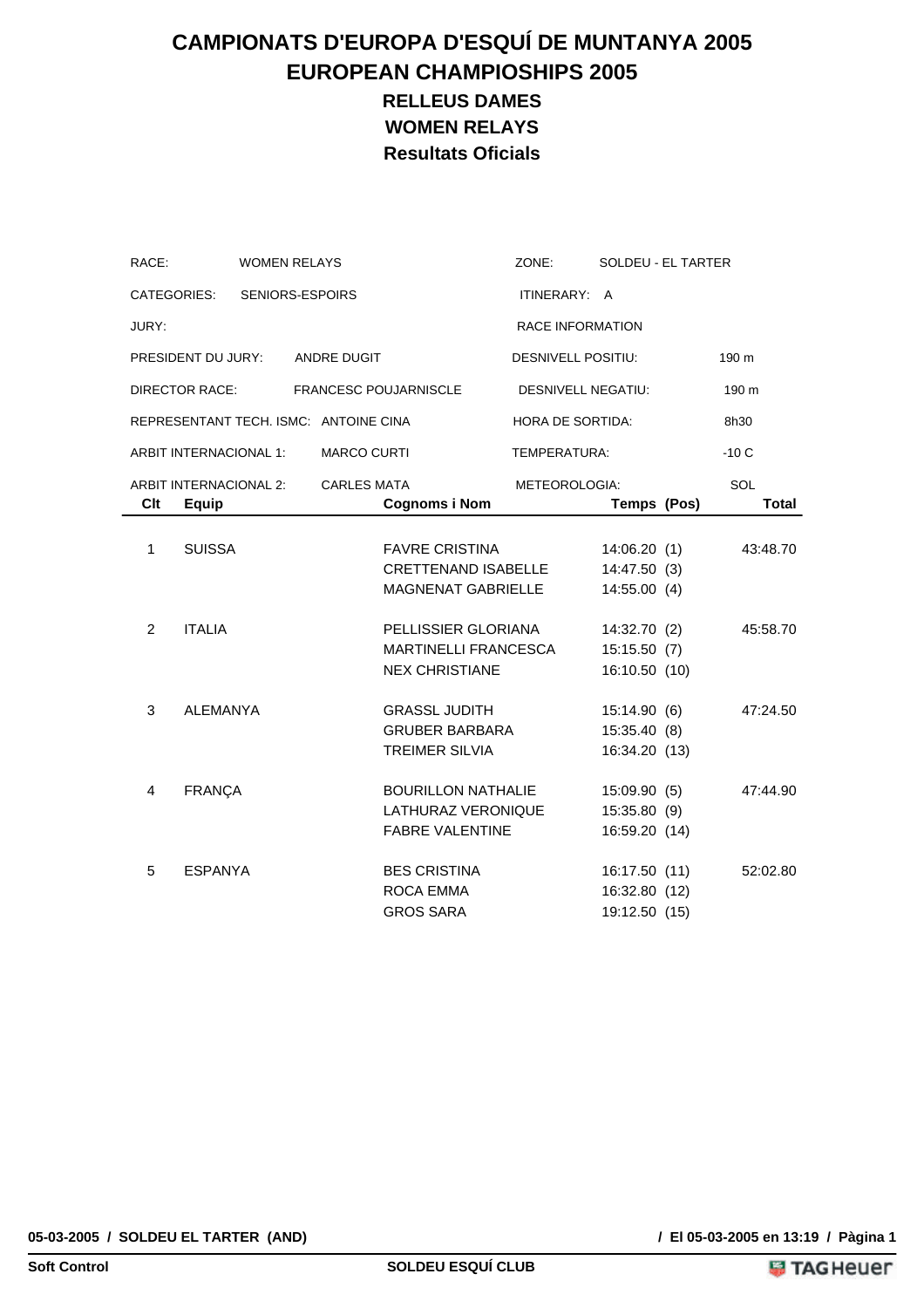### **CAMPIONATS D'EUROPA D'ESQUÍ DE MUNTANYA 2005 EUROPEAN CHAMPIONSHIPS 2005 RELLEUS SENIOR MASCULÍ MEN SENIORS RELAYS Resultats Oficials**

| RACE:          |                                        | <b>MEN RELAYS</b> |                    |                                                                                            | ZONE:                   | SOLDEU - EL TARTER                                               |                     |
|----------------|----------------------------------------|-------------------|--------------------|--------------------------------------------------------------------------------------------|-------------------------|------------------------------------------------------------------|---------------------|
|                | CATEGORIES: SENIORS-ESPOIRS            |                   |                    |                                                                                            | ITINERARY: A            |                                                                  |                     |
| JURY:          |                                        |                   |                    |                                                                                            | <b>RACE INFORMATION</b> |                                                                  |                     |
|                | PRESIDENT DU JURY: ANDRE DUGIT         |                   |                    |                                                                                            | DESNIVELL POSITIU:      |                                                                  | 190 m               |
|                | DIRECTOR RACE:                         |                   |                    | <b>FRANCESC POUJARNISCLE</b>                                                               | DESNIVELL NEGATIU:      |                                                                  | 190 m               |
|                | REPRESENTANT TECH. ISMC: ANTOINE CINA  |                   |                    |                                                                                            | <b>HORA DE SORTIDA:</b> |                                                                  | 8h30                |
|                | ARBIT INTERNACIONAL 1:                 |                   | <b>MARCO CURTI</b> |                                                                                            | TEMPERATURA:            |                                                                  | $-10C$              |
| Clt            | ARBIT INTERNACIONAL 2:<br><b>Equip</b> |                   | <b>CARLES MATA</b> | <b>Cognoms i Nom</b>                                                                       | METEOROLOGIA:           | Temps (Pos)                                                      | SOL<br><b>Total</b> |
| 1              | <b>ITALIA</b>                          |                   |                    | <b>GIACOMELLI GUIDO</b><br><b>BRUNOD DENNIS</b><br>REICHEGGER MANFRED<br>PEDERGNANA MATTEO |                         | 11:30.44(1)<br>11:45.53(2)<br>11:52.89(4)<br>12:30.75 (11)       | 47:39.61            |
| 2              | <b>SUISSA</b>                          |                   |                    | <b>HUG ALEXANDER</b><br>PITTEX CHRISTIAN<br>REY JEAN-YVES<br><b>ECOEUR YANNICK</b>         |                         | 12:02.10(5)<br>12:21.86 (9)<br>12:34.64 (12)<br>12:36.56 (13)    | 49:35.16            |
| 3              | <b>ALEMANYA</b>                        |                   |                    | <b>GRABI FRANZ</b><br><b>STEURER TONI</b><br>KLINGER STEFAN<br><b>NICKAES GEORG</b>        |                         | 12:23.87 (10)<br>12:45.04 (16)<br>12:52.03 (17)<br>13:32.25 (22) | 51:33.19            |
| 4              | <b>FRANÇA</b>                          |                   |                    | PERRIER FLORENT<br><b>BLANC BERTRAND</b><br><b>GACHET GREGORY</b><br><b>SBALBI TONY</b>    |                         | 11:45.65(3)<br>12:04.79(6)<br>12:09.23(7)<br>15:58.75 (42)       | 51:58.42            |
| 5              | <b>SLOVAKIA</b>                        |                   |                    | SVATOJANSKY PETER<br><b>MADAJ MILAN</b><br>LEITNER MIROSLAV<br>KACINA BRANISLA             |                         | 12:39.85 (14)<br>12:42.31 (15)<br>13:07.15 (19)<br>14:53.22 (34) | 53:22.53            |
| 6              | ESPANYA                                |                   |                    | PEREZ MANUEL<br>MARTIN JAVIER<br>CEREZO GERMAN<br>NAVARRO FERNANDO                         |                         | 12:16.96(8)<br>12:53.06 (18)<br>13:44.01 (24)<br>14:40.38 (30)   | 53:34.41            |
| $\overline{7}$ | ANDORRA                                |                   |                    | <b>CASALS TONI</b><br><b>COMAS XAVIER</b><br>CAPDEVILA XAVIER                              |                         | 13:12.89 (20)<br>13:24.19 (21)<br>14:17.59 (26)                  | 55:34.09            |

#### **05-03-2005 / SOLDEU EL TARTER (AND) / El 05-03-2005 en 13:18 / Pàgina 1**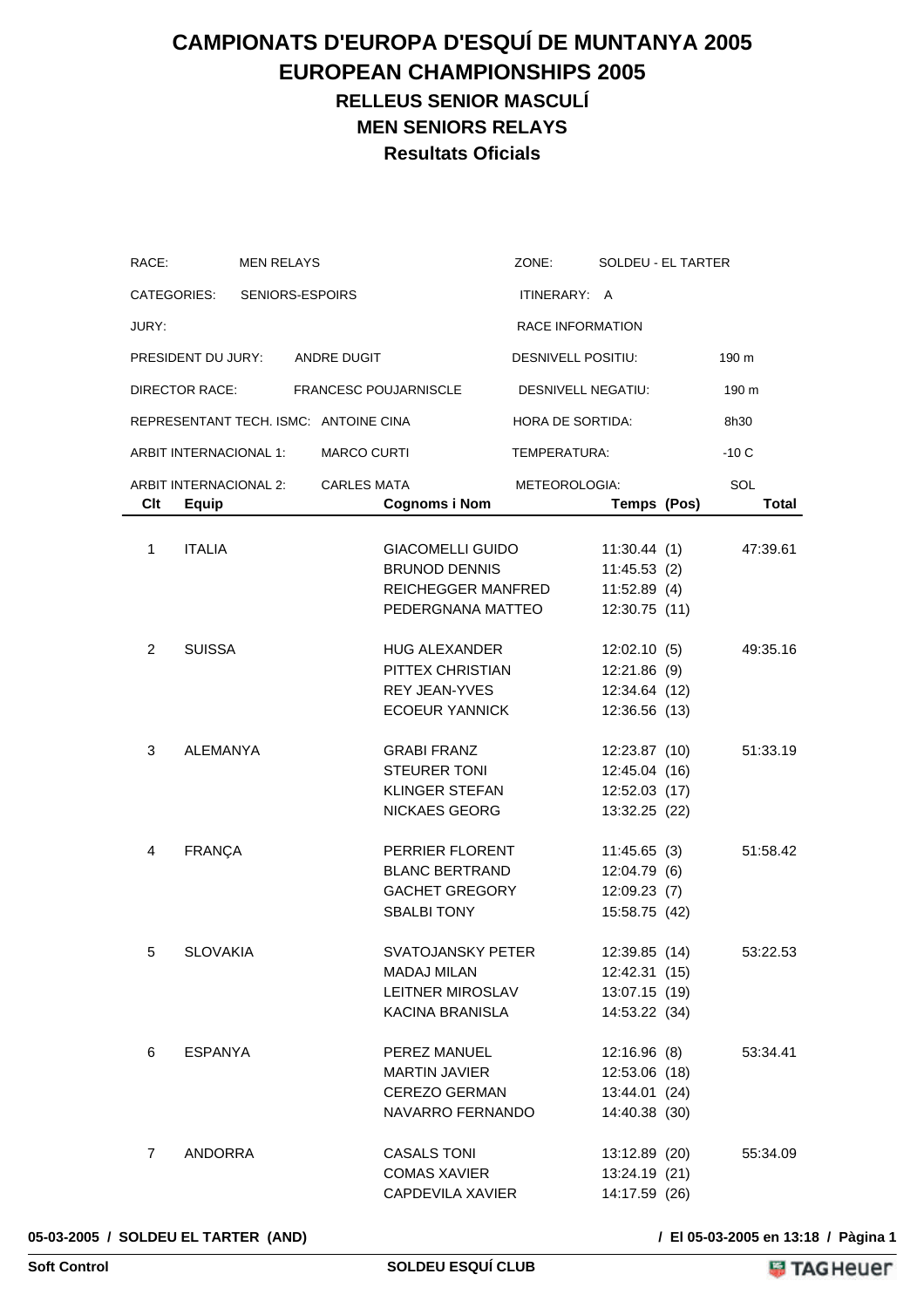| Clt             | Equip           | <b>Cognoms i Nom</b>                                                                            | Temps (Pos)                                                      | Total      |
|-----------------|-----------------|-------------------------------------------------------------------------------------------------|------------------------------------------------------------------|------------|
|                 |                 | <b>VILANA JOAN</b>                                                                              | 14:39.42 (29)                                                    |            |
| 8               | <b>RUMANIA</b>  | <b>GALITEANU IONUT</b><br><b>MANEA SILVIU</b><br><b>MANEA RARES</b><br><b>CLINCIU LUCIAN</b>    | 13:40.63 (23)<br>14:02.10 (25)<br>14:40.94 (31)<br>15:20.90 (37) | 57:44.57   |
| 9               | REPUBLICA TXECA | STANTEJSKY MICHAL<br><b>DUCH MIROSLAV</b><br><b>NEMEC MICHAL</b><br>SVODOVA MARCEL              | 14:17.62 (27)<br>14:28.34 (28)<br>14:52.77 (33)<br>15:10.69 (36) | 58:49.42   |
| 10 <sup>1</sup> | <b>POLONIA</b>  | <b>GOMOLA ADAM</b><br>CHROBAK ANDREJ<br><b>WARGOCKI MARIUSZ</b><br><b>TRYBALA MARCIN</b>        | 14:48.45 (32)<br>14:59.52 (35)<br>15:36.21 (38)<br>15:38.64 (39) | 1h01:02.82 |
| 11              | <b>GRECIA</b>   | THEOCHAROCOULOS IOANN<br>KOSTOPOULOS NIKOLAOS<br>KAMPOUROPOULOS ALEXAI<br><b>ANESTIS LOUKAS</b> | 15:45.28 (40)<br>15:55.58 (41)<br>16:18.90 (43)<br>17:29.38 (44) | 1h05:29.14 |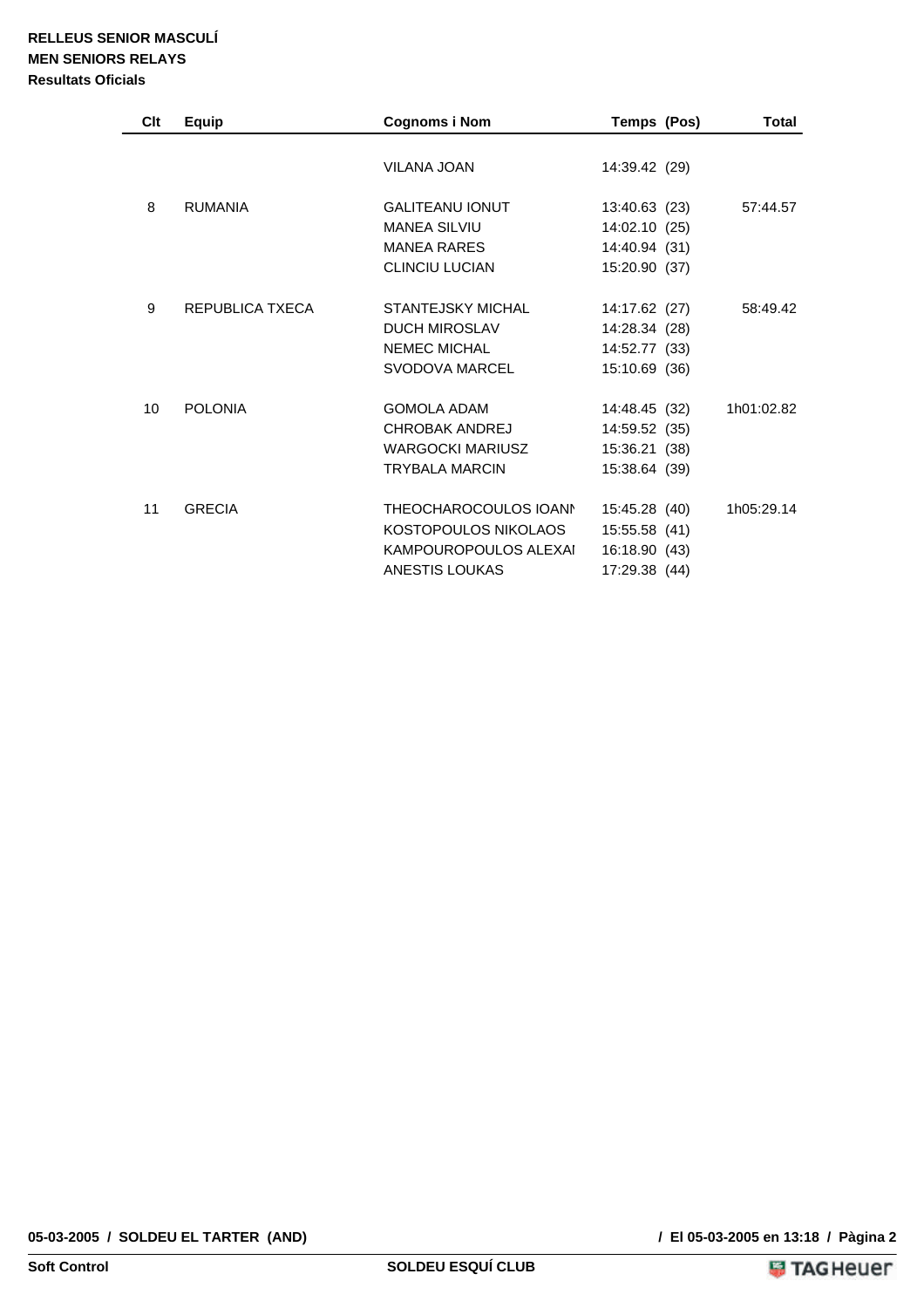# **CAMPIONATS D'EUROPA D'ESQUÍ DE MUNTANYA 2005 EUROPEAN CHAMPIONSHIPS 2005 RELLEUS JOVES YOUNGS RELAYS Resultats Oficials**

| RACE:          |                                        | YOUNG RELAYS   |                                       |                                                                          | ZONE:                   | SOLDEU - EL TARTER                              |                     |
|----------------|----------------------------------------|----------------|---------------------------------------|--------------------------------------------------------------------------|-------------------------|-------------------------------------------------|---------------------|
|                | CATEGORIES:                            | JUNIORS-CADETS |                                       |                                                                          | ITINERARY: A            |                                                 |                     |
| JURY:          |                                        |                |                                       |                                                                          | <b>RACE INFORMATION</b> |                                                 |                     |
|                | PRESIDENT DU JURY:                     |                | ANDRE DUGIT                           |                                                                          | DESNIVELL POSITIU:      |                                                 | 190 m               |
|                | DIRECTOR RACE:                         |                |                                       | <b>FRANCESC POUJARNISCLE</b>                                             | DESNIVELL NEGATIU:      |                                                 | 190 m               |
|                |                                        |                | REPRESENTANT TECH. ISMC: ANTOINE CINA |                                                                          | HORA DE SORTIDA:        |                                                 | 8h30                |
|                | ARBIT INTERNACIONAL 1:                 |                | <b>MARCO CURTI</b>                    |                                                                          | TEMPERATURA:            |                                                 | $-10C$              |
| Clt            | ARBIT INTERNACIONAL 2:<br><b>Equip</b> |                | <b>CARLES MATA</b>                    | <b>Cognoms i Nom</b>                                                     | METEOROLOGIA:           | Temps (Pos)                                     | SOL<br><b>Total</b> |
| 1              | SUISSA <sub>1</sub>                    |                |                                       | <b>BRUCHEZ PIERRE</b><br>PICHARD MARC<br><b>GEX-FABRY EMILIE</b>         |                         | 13:09.16(5)<br>13:42.45 (8)<br>16:04.30 (22)    | 42:55.91            |
| 2              | FRANÇA 2                               |                |                                       | PERRIER SEBASTIEN<br><b>PARDIN YANN</b><br><b>BAUD ANGELIQUE</b>         |                         | 12:52.42(2)<br>13:16.16(6)<br>18:53.62 (27)     | 45:02.20            |
| 3              | SUISSA <sub>2</sub>                    |                |                                       | RICHARD ALAIN<br><b>FELLAY CYRILLE</b><br><b>RICHARD MIREILLE</b>        |                         | 13:08.01(4)<br>14:16.55 (15)<br>17:43.98 (24)   | 45:08.54            |
| 4              | <b>ITALIA1</b>                         |                |                                       | EYDALLIN MARCO<br><b>MOLING MICHAEL</b><br><b>CUMINETTI SILVIA</b>       |                         | 12:58.33(3)<br>15:36.63 (20)<br>16:49.54 (23)   | 45:24.50            |
| 5              | <b>ITALIA 2</b>                        |                |                                       | PICCENI FULVIO<br>PEGORARI LORENZO<br><b>DEOLA ELISA</b>                 |                         | 13:32.47 (7)<br>14:42.30 (17)<br>18:18.10 (25)  | 46:32.87            |
| 6              | FRANÇA 3                               |                |                                       | <b>BRON SEBASTIEN</b><br><b>GACHET XAVIER</b><br><b>BATAILLES CALIRE</b> |                         | 14:02.05 (9)<br>14:03.10 (10)<br>18:58.62 (28)  | 47:03.77            |
| $\overline{7}$ | <b>ESPANYA</b>                         |                |                                       | <b>SOLA MARC</b><br><b>JORNET KILIAN</b><br>HERNANDEZ ONA                |                         | 14:08.31 (12)<br>14:12.35 (14)<br>19:40.30 (29) | 48:00.96            |
| 8              | SUISSA 3                               |                |                                       | CHARVOZ MATHIEU<br>PRAZ DAMIEN<br>PERNET CORALIE                         |                         | 12:48.64 (1)<br>15:18.82 (19)<br>20:28.73 (32)  | 48:36.19            |
| 9              | <b>SLOVAKIA</b>                        |                |                                       | <b>JOKL MICHAL</b>                                                       |                         | 14:26.17 (16)                                   | 48:54.04            |

### **05-03-2005 / SOLDEU EL TARTER (AND) / El 05-03-2005 en 13:19 / Pàgina 1**